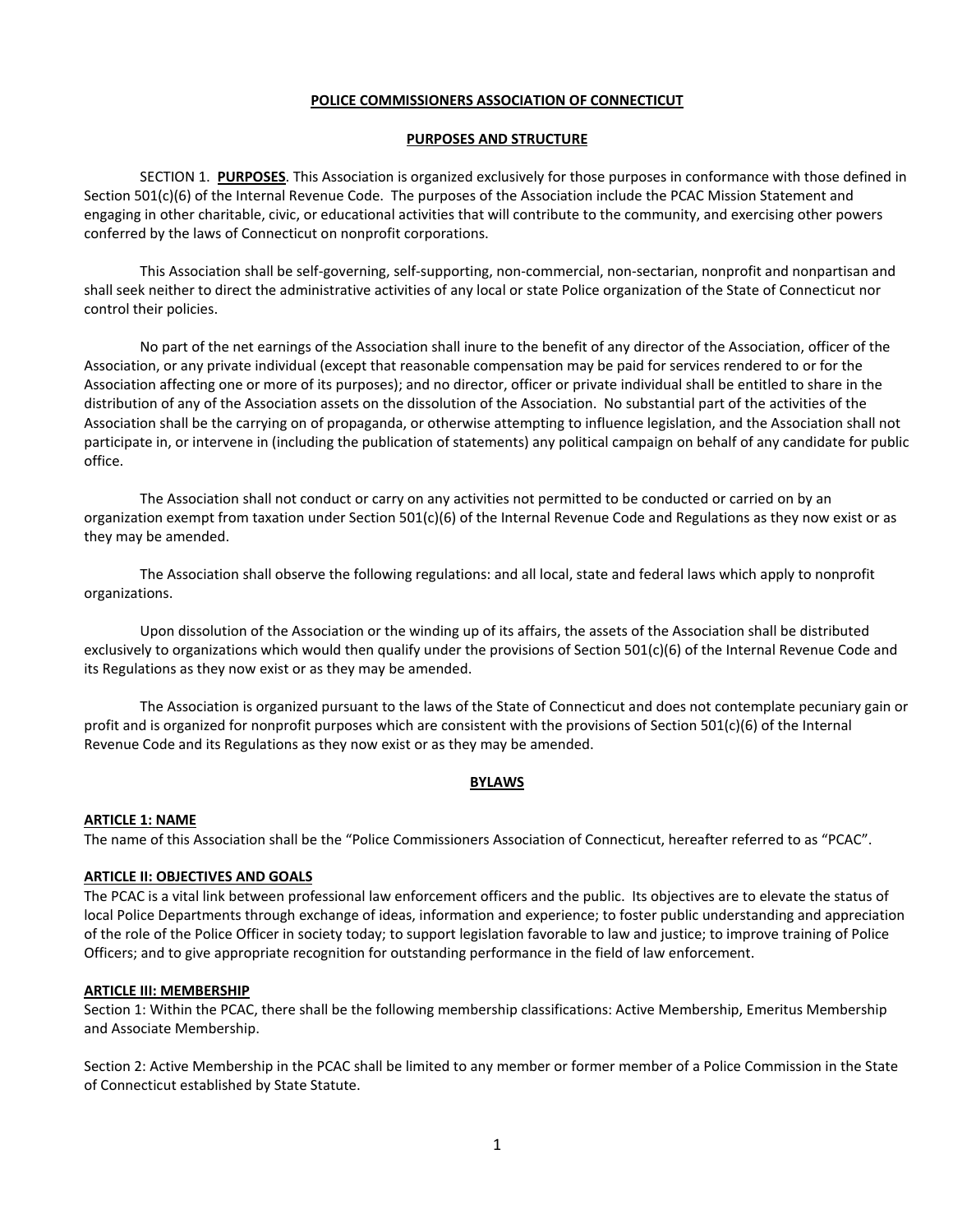Section 3: The name of each proposed active member must be recommended by an active PCAC member and approved by a majority of the Board of Directors present at a regular or special Board Meeting.

Section 4: Active Membership shall entitle the active member to a PCAC pin and the Bylaws document. The member may purchase PCAC accessories; vehicle plaques and license plates, badges, pins and clothing goods.

Section 5: Emeritus Membership is described in ARTICLE V (h) herein.

Section 6: Associate Membership in the PCAC may be granted to any person who is not eligible for active member, and is concerned and interested in the welfare and advancement of law enforcement. They may apply for Associate Membership. All applications are subject to a 2/3 vote of the PCAC Board of Directors present at a regular or special meeting.

Section 7: Associate Membership shall entitle the associate member to a PCAC pin, PCAC car stickers and the bylaws document. The Associate Member may purchase Board of Directors approved PCAC accessories. Under no circumstances may an Associate Member hold office in the PCAC, vote on PCAC matters or purchase a PCAC license plate or metal vehicle plaque.

#### **ARTICLE IV: OFFICERS**

Section 1: Designation of officers. The Officers of the PCAC shall consist of a President, First Vice President, Second Vice President, Treasurer, Assistant Treasurer, Secretary and Sergeant-at-Arms.

Section 2: Election of officers. All Officers shall be elected annually at the May meeting of the PCAC. The Officers shall be installed and assume their duties at the June PCAC meeting. There shall be no more than two Officers from any one City or Town.

Section 3: Duties of Elective Officers.

a. It shall be the duty of the President to preside at all meetings, including the Board of Directors in the absence of the Chairman, appoint all committees as provided in Article XIII, and to swear in all new members.

b. It shall be the duty of the First Vice President to assist the President in all matters, to preside in the Presidents absence, and to serve as Programs and Arrangements Chairman.

c. It shall be the duty of the Second Vice President to assist the President and the First Vice President, to preside in their absence, and to serve as Publicity and Public Relations Chairman.

d. It shall be the duty of the Secretary to serve as Membership Chairman and, in the absence of the Executive Secretary to record minutes of all meetings of the PCAC and the Board of Directors.

e. It shall be the duty of the Treasurer to receive and have custody over all funds of the PCAC and to disperse money upon vouchers drawn on authority of the President or the Board of Directors.

f. It shall be the duty of the Assistant Treasurer to assume the responsibilities of the Treasurer in the absence of the Treasurer.

g. It shall be the duty of the Sergeant-at-Arms to maintain custody of the PCAC banner and other meeting equipment, to bring this material to the monthly meetings, to put it in place and retrieve it after the meeting, and to preserve order and decorum at all meetings and perform other duties as requested by the President.

Section 4: Declaration of Vacancy. Upon the absence of any elected Officer from three (3) consecutive PCAC Board Meetings, the Officer must notify the President of the reason. The President will review this with the Board who will determine the disposition. The Officer may, at his/her request, address the Board.

Section 5: Filling Vacancies. In the event of a vacancy due to declaration, resignation, death or permanent disability of any officer, the position will be filled by vote of the remaining members of the Board.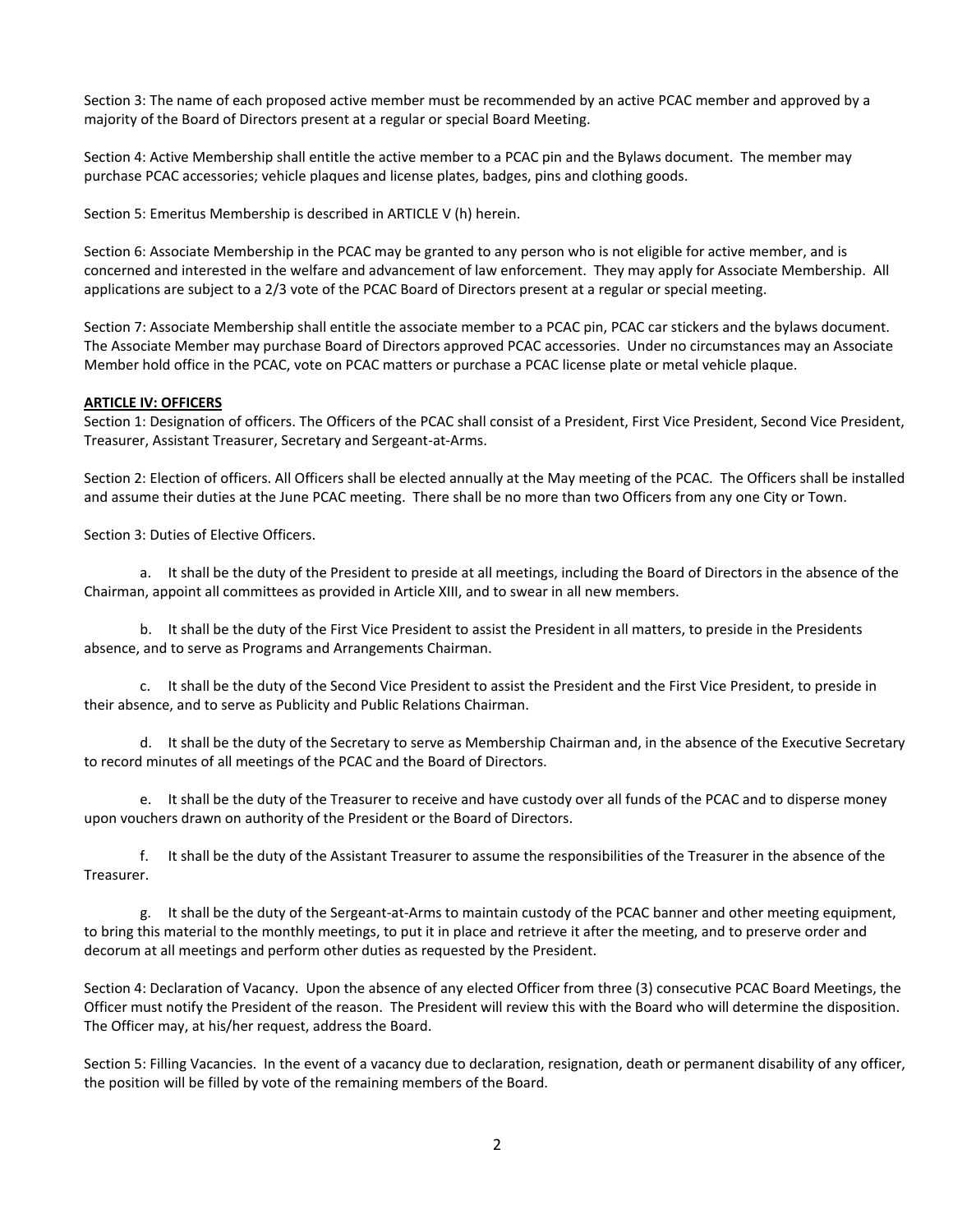### **ARTICLE V: BOARD OF DIRECTORS**

There shall be a Board of Directors consisting of the immediate past President of the PCAC, the seven elected Officers of the PCAC, and nine other members of the PCAC.

- a. The immediate past President shall be Chairman of the Board.
- b. If the seated President is elected to serve a repeat term, and the seated Board Chairman elects not to serve, a Chairman shall be appointed by 2/3 vote of the remaining Board of Directors.
- c. Each of the seven Officers of the PCAC shall be Directors while serving as Officers.
- d. The term of each of the other elected Directors shall be three (3) years and the terms shall be staggered so that three Directors shall be elected each year.
- e. The Nominating Committee will announce the recommended slate of officers, three (3) Directors and replacements for vacant seats to the Board of Directors at the April board meeting, for their review and approval. The nominated slate will be presented to the membership at the annual April meeting and will be published in the May membership meeting notice 15 days prior to the meeting.
- f. At the annual May membership meeting the Board of Directors shall be elected from the slate presented by the Nominating Committee, or from those members nominated and seconded from the floor. Any floor nominee shall have indicted his/her agreement to serve.
- g. Membership on the Board of Directors shall not exceed three (3) members from any one (1) Town, excluded elected officers of the PCAC.
- h. An Emeritus Member may be chosen by 2/3 vote of the Board of Directors. In order to qualify for said vote, the candidate must have served the minimum of ten years on the Board and held both the positions of President and Chairman of the PCAC. Once said person is elected, he or she shall become a non-voting member of the Board and pay no dues for life.

Section 2: Declaration of Vacancy. Upon the absence of any Director from three (3) consecutive PCAC Board Meetings, the Director must notify the Chairman of the reason. The Chairman will review this with the Board who will determine the disposition. The Director may, at his/her request, address the Board.

Section 3: Filling Vacancies. In the event of a vacancy due to declaration, resignation, death or permanent disability of any Director, the position will be filled by vote of the remaining members of the Board.

Section 4: The Chairman of the Board shall have the responsibility of reporting recommendations of the Board to the PCAC. He/she shall preside over all meetings of the Board of Directors, which shall meet on the Thursday prior to the monthly meeting of the PCAC and at such time at the call of the Chairman.

Section 5: The quorum for the Board of Directors meeting shall be a majority of the current members of the Board.

Section 6: An Executive Secretary shall be appointed by the Board of Directors who shall serve ex officio, without vote. The Executive Secretary shall:

- a. Serve at the pleasure of the Board
- b. Attend meetings of the Board
- c. Keep a record of all members of the PCAC and their addresses
- d. Record minutes of all meetings
- e. Prepare and mail notices of regular or special meetings of the PCAC
- f. Perform other duties as prescribed by the President or Board of Directors
- g. Receive compensation as determined by the Board of Directors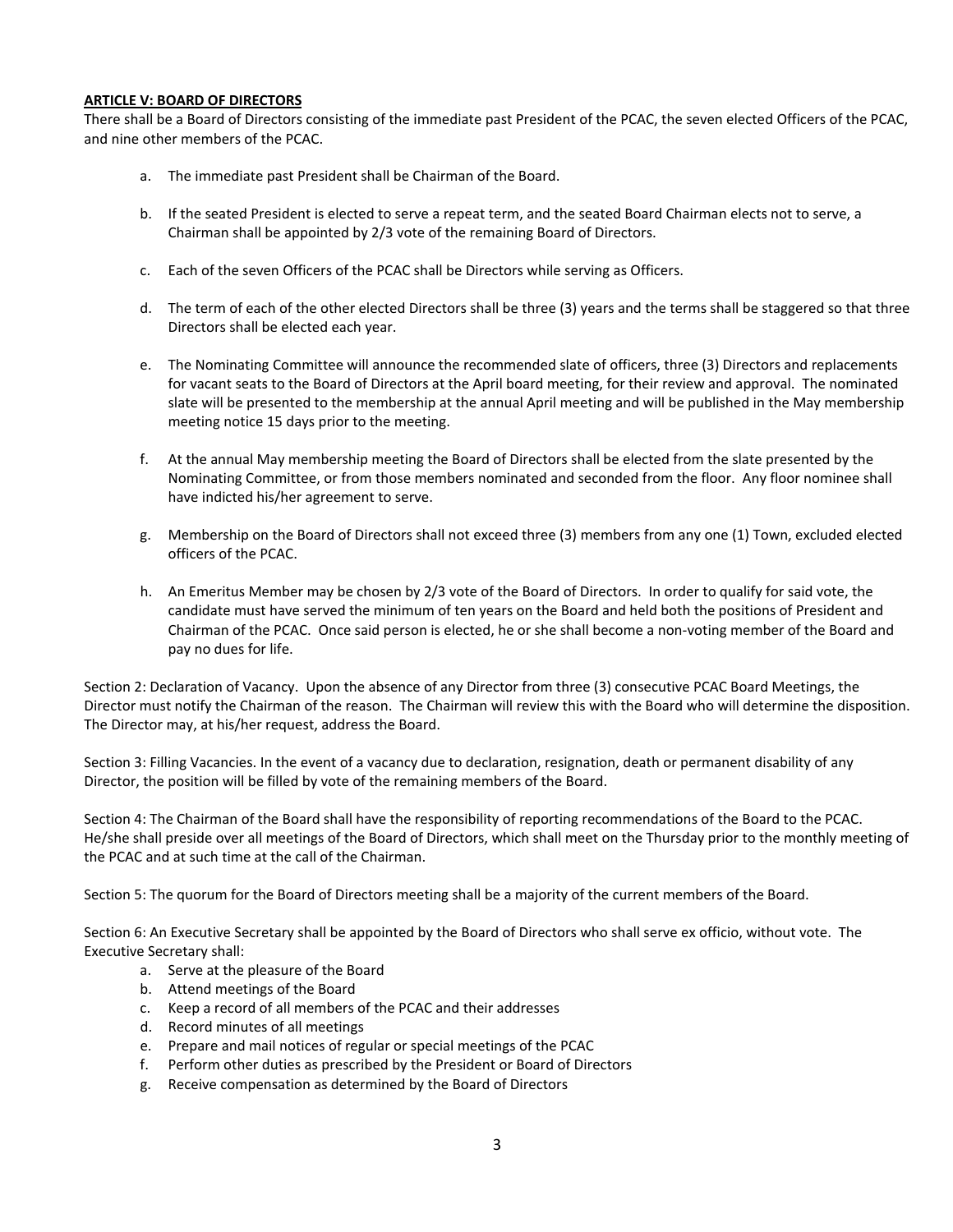## **ARTICLE VI: NOMINATING COMMITTEE**

The Nominating Committee shall consist of five (5) members, no less than three (3) will have been former PCAC Presidents. None of the five members will be expected to be elected as Officers for the Slate recommended, except the President. The current President will serve as chairman of the Nominating Committee, with vote.

### **ARTICLE VII: MEETINGS OF THE PCAC**

Section 1: PCAC meetings shall be held monthly on the last Wednesday of the month, unless otherwise specified by notice from the Executive Secretary.

Section 2: At any PCAC meeting a quorum shall consist of twenty (20) members, with a minimum representation of five (5) different towns.

Section 3: The Annual meeting will be held on the last Wednesday of June.

Section 4: Special meetings of the PCAC shall be called by written request of the President.

Section 5: The Business agenda at regular and special PCAC meetings should include:

- a. Call to order
- b. Determination of quorum
- c. Pledge of Allegiance
- d. Swearing in of new members
- e. Introduction of members and guests
- f. Any special presentations
- g. Executive Secretary's report
- h. Treasurer's report
- i. Board Chairman's report
- j. Committee reports
- k. Old business
- l. New business
- m. Good and welfare
- n. Any other business that may legally come before the meeting
- o. Adjournment

#### **ARTICLE VIII: AMENDMENT OF THE BYLAWS**

The Bylaws may be amended by 2/3 vote of those members of the PCAC present at a regular or special PCAC meeting, provided notice of proposed changes shall be mailed to each member at least 15 days prior to such meeting.

#### **ARTICLE IX: APPOINTMENTS**

Section 1: The President of the PCAC, at the first meeting of the Board of Directors following his/her installation at the Annual Meeting held in June, shall appoint the following committees and any future committees that may be needed, and he/she shall designate the Chairman of each such Committee: Finance, Legislative, Nominating, Meritorious Service Award, Distinguished Service Award, Program Planning, Membership, Special Events and Bylaws Revision. The Committee Chairman will select the Committee members from the Board and membership. The President will have final approval of Committee make-up. All Committee reports shall be a matter of record.

Section 2: The President shall also appoint a Parliamentarian who will be expected to be knowledgeable concerning Robert's Rules of Order.

#### **ARTICLE X: VOTING**

All votes of the Board of Directors and of the General Membership will be decided by simple majority of those present, except where otherwise stipulated in the Bylaws.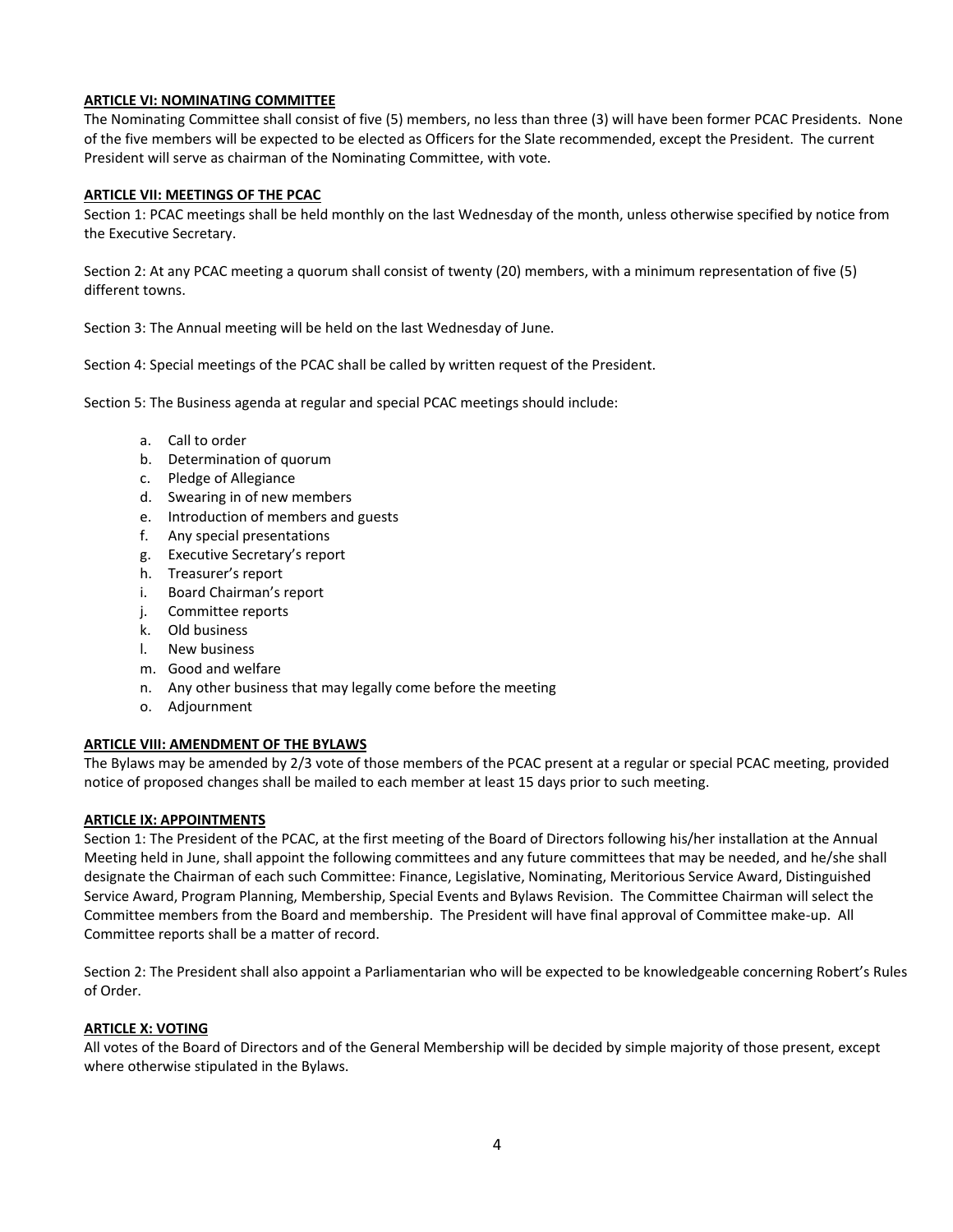## **ARTICLE XI: MEMBERSHIP DUES**

Each new member of the PCAC shall pay the Treasurer the established initiation fee which will include the current year's dues. Thereafter dues shall be due and payable on July 1 annually, in an amount determined by the Board of Directors. If dues are not paid within 90 days, membership on the PCAC will be discontinued. Thereafter, new application will have to be made.

### **ARTICLE XII: PRESS RELEASES**

The Second Vice President shall have responsibility for issuance of press releases. Any member who wishes to have a press release issued shall do so only with the approval and authorization of the Second Vice President, or, in his/her absence, the President. No PCAC member shall, without the expressed consent of the President or the Second Vice President, issue any press release, program of the PCAC, or information on actions taken by the PCAC or positions taken on national, state or local issues.

### **ARTICLE XIII: COMMITTEES**

Section 1: The President shall appoint the Chairman of each committee. Said Committee Chairman must be a commissioner of the PCAC. The Committee Chairman and President will staff the committee sourcing members of the Board, membership at large and members of the public who show a significant interest in supporting law enforcement or in fields that compliment law enforcement.

Section 2: Duties of the Committees:

- a. FINANCE COMMITTEE
	- − Develop annual budget, track plan against actual.
	- − Review request for contributions to organizations that support and promote law enforcement activities. Make recommendations to Board and Membership.
	- − Contribution criteria: request is not to support the organizations operating budget, request is seed money for a new project, evaluate the other sources of revenue to support/finance the contribution.
- b. LEGISLATIVE COMMITTEE
	- − Act as the liaison between the PCAC and the Legislative Branch committee of: General Law, Judiciary, Labor and Public Employees, Public Safety and Transportation.
	- − Report on the status of legislative positions, proposals and bills as they relate to law enforcement and the responsibilities of Police Commissioners.
	- − Interact with Legislatures to advise them of the PCAC's support and/or concerns with legislative activity/issues.
- c. NOMINATING COMMITTEE
	- − Source recommendations from the membership for candidates to serve as Officers and Directors on the PCAC Board.
	- − Evaluate the qualifications of proposed candidates for the positions of Officers and Board of Directors. Develop a slate of recommended candidates, present to the Board and membership.
- d. MERITORIOUS SERVICE AWARD COMMITTEE
	- − Identify individuals that should be recognized and rewarded for their extra ordinary, exceptionally meritorious and conspicuously outstanding acts of heroism or other acts of service, which are above and beyond those normally expected and which distinguish the individual from those performing similar acts of service.
	- − Investigate all recommendations for the Meritorious Service Award to verify the facts.
	- − Submit the recommended nominee to the Board for approval and action.
	- − Secure the award plaque, coordinate the arrangements for the presentation of the award.
- e. DISTINGUISHED SERVICE AWARD COMMITTEE
	- − Seek qualified candidates for consideration to be a recipient of the prestigious Distinguished Service Award.
	- − Evaluate/measure the candidates against the DSA Nominating Criteria.
	- − Present all candidates to the Board with recommendation.
- f. PROGRAM PLANNING COMMITTEE
	- − Committee is chaired by the First Vice President.
	- − Develop the programs to be discussed/presented at the monthly membership meetings.